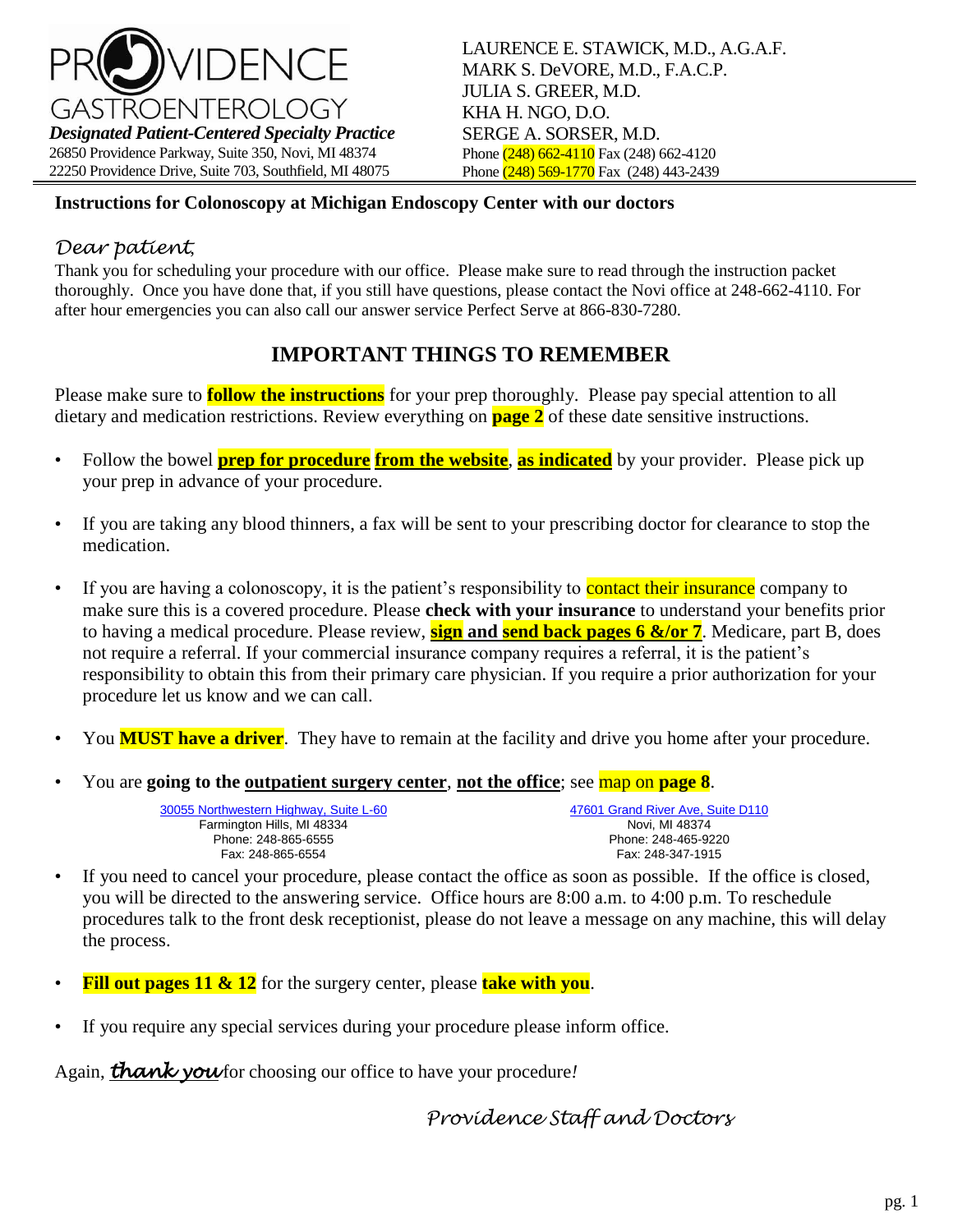

Use surgery date and time given by staff member Please arrive 1 hour earlier from your scheduled time for registration, nurse and pre anesthesia interview.

#### @Location: See Maps on Page 8

 **[Michigan Endoscopy Center -](https://www.google.com/maps/place/30055+Northwestern+Hwy,+Farmington+Hills,+MI+48334/@42.5061349,-83.3227873,17z/data=!4m5!3m4!1s0x8824b75b9d9ff44f:0x232be808349363b6!8m2!3d42.5059837!4d-83.3211673) Farmington Hills** 30055 Northwestern Hwy. @ Inkster Rd. Located in the Providence Building, Suite #L60

 **[Michigan Endo Center Providence Park](https://www.google.com/maps/place/47601+Grand+River+Ave,+Novi,+MI+48374/@42.4875065,-83.5206426,17z/data=!3m1!4b1!4m5!3m4!1s0x8824a8d8593d0cd9:0x709fe4dda7b72773!8m2!3d42.4875026!4d-83.5184539)** - **Novi** 47601 Grand River Ave. @ Beck Rd. Outpatient Building,  $1<sup>st</sup>$  floor-suite #D110

Providence Medical Building is located on Inkster Rd at 12 ½ mile area- on the South side of Northwestern Hwy Enter at the West entrance, straight to elevator

Providence Novi Outpatient Building door has a pyramid canopy with a statue of two nuns in front and is the building facing Grand River Ave.

If you are **unable to keep** your **appointment**, **call** the office **48 hours in advance** to cancel the procedure. Note: Any less time to cancel or reschedule may result in a charge for set up, boarding and rescheduling.

| 2 wk<br>Prior                    | 1. If you take Diet pills not limited to but including, Phenteramine (Phen-Phen Diet Pills), stop this<br>and any type of diet medication 2 weeks prior to procedure.                                                                                                                                                                                                                                                                                                                                                                                                                                                                                                                                                                                                                                                                                                                                                    |
|----------------------------------|--------------------------------------------------------------------------------------------------------------------------------------------------------------------------------------------------------------------------------------------------------------------------------------------------------------------------------------------------------------------------------------------------------------------------------------------------------------------------------------------------------------------------------------------------------------------------------------------------------------------------------------------------------------------------------------------------------------------------------------------------------------------------------------------------------------------------------------------------------------------------------------------------------------------------|
| <mark>l Wk.</mark><br>Prior      | 1.DO NOT EAT foods containing small seeds (nuts, tomatoes, cucumbers, rye, popcorn, sesame,<br>caraway, poppy and grapes).<br>2. Stop Iron, 1 week before your procedure.                                                                                                                                                                                                                                                                                                                                                                                                                                                                                                                                                                                                                                                                                                                                                |
| <mark>7-5-2 days</mark><br>prior | 1. If you take the following medications, stop according to medical guidelines. If you are a heart patient<br>and taking these medications, <b>consult your cardiologist</b> prior to stopping.<br>• Stop Effient (prasugrel) 7 days prior.<br>· Stop Coumadin (warfarin), Plavix (clopidogrel) & Brilinta (ticagrelor) 5 days prior.<br>· Stop Pradaxa (dabigatran), Xarelto (rivaroxaban), Eliquis (apixaban) & Savaysa (edoxaban) 2 days prior.                                                                                                                                                                                                                                                                                                                                                                                                                                                                       |
| <b>DAY BEFORE</b>                | 1. Use Bowel Prep from Website<br>2. Follow <b>Instructions for bowel prep</b> sheet carefully, as indicated by your provider.<br>3. To measure oxygen during your procedure, please remove any dark nail polish.<br>4. If you are diabetic, Please hold your diabetic medication the night before your procedure and the<br>morning of. If you need help with medication dosage, please ask your primary doctor.                                                                                                                                                                                                                                                                                                                                                                                                                                                                                                        |
| Day Of<br>Procedure              | 1.On the morning of your examination, take your heart and/or blood pressure medication between 5<br>& 6 a.m. with a small sip of water Please brush your teeth, do not swallow toothpaste. After your<br>shower, do not use body lotion. NO gum or hard candy. No diabetic medicine.<br>2. Do not eat until after your procedure.<br>3. If your procedure begins after 11 a.m., you may have a clear liquids; this must be done 3 hours prior.<br>Nothing by mouth 3 hours prior to the procedure.<br>4. Bring someone with you to stay during your procedure and take you home. If you arrive alone, your<br>examination will be cancelled.<br>5. Please be on time. If you are late, you will be the cause of major delays for all other patients' under-<br>going similar examinations. Furthermore, if you are late, your examination may be cancelled so that the<br>schedule for other patients can be maintained. |
| Procedure<br><b>After</b>        | 1. After you are <b>discharged</b> , return home. Do not drive, operate machinery, or drink alcoholic beverages<br>for 18-24 hours.<br>2.If you have any complications (vomiting, abdominal pain, tenderness, fever or bleeding) after returning<br>home, call the office at 248-662-4110, after 4 p.m. call the answering service at 866-830-7280.                                                                                                                                                                                                                                                                                                                                                                                                                                                                                                                                                                      |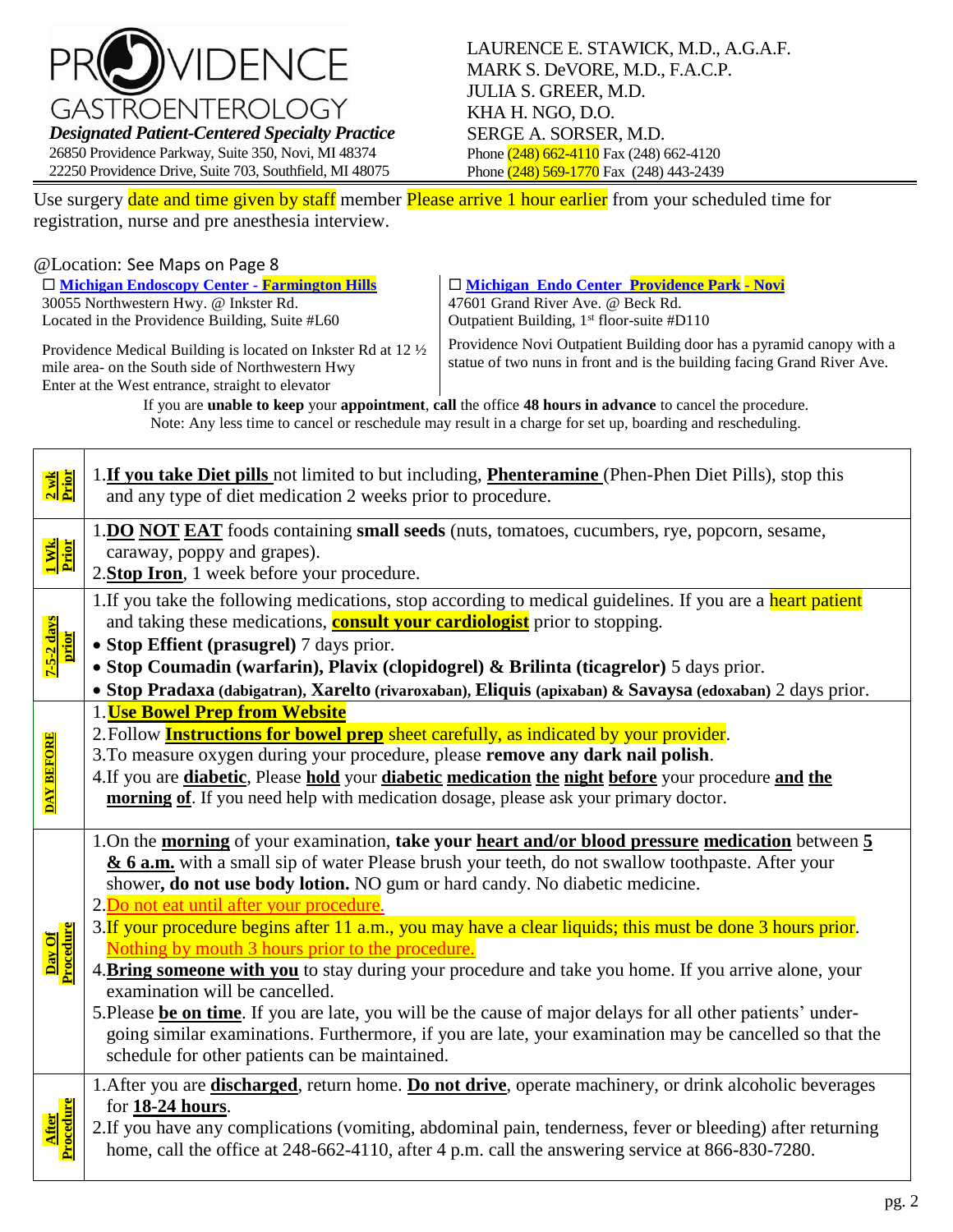

# **Understanding Colonoscopy**

Your physician determined that colonoscopy is necessary for further evaluation or treatment of your condition. This brochure has been prepared to help you understand the procedure. It includes answers to questions patients ask most frequently. Please read it carefully. If you have additional questions, please feel free to discuss them with the endoscopy nurse or your physician before the examination begins.

# **What is colonoscopy?**

Colonoscopy is a procedure that enables your physician to examine the lining of the colon (large bowel) for abnormalities by inserting a flexible tube that is about the thickness of your finger into the anus and advancing it slowly into the rectum and colon.

# **What preparation is required?**

The colon must be clean for the procedure to be accurate and complete. Your physician will give you detailed instructions regarding the dietary restriction to be followed and the cleansing routine to be used. In general, preparation consists of either consumption of a large volume of a special cleansing solution purchased over the counter or by prescription. Follow your doctor's instructions carefully. If you do not, the procedure may have to be canceled and repeated later.

## **What about my current medications?**

Most medications may be continued as usual, but some medications can interfere with the preparation or the examination. It is therefore best to inform your physician of your current medications as well as any allergies to medications several days prior to the examination. Aspirin products, arthritis medications, anticoagulants (blood thinners), insulin, and iron products are examples of medications whose use should be discussed with your physician prior to the examination. You should alert your doctor if you require antibiotics prior to undergoing dental procedures, since you may need antibiotics prior to colonoscopy as well.

# **What can be expected during colonoscopy?**

Colonoscopy is usually well tolerated and rarely causes much pain. There is often a feeling of pressure, bloating, or cramping at times during the procedure. Your doctor will give you sedation through a vein to help you relax and better tolerate any discomfort from the procedure. You will be lying on your side or back while the colonoscope is advanced slowly through the large intestine. As the colonoscope is slowly withdrawn, the lining is again carefully examined. The procedure usually takes 15 to 60 minutes. In some cases, passage of the colonoscope through the entire colon to its junction with the small intestine cannot be achieved. The physician will decide if the limited examination is sufficient or if other examinations are necessary.

### **What if the colonoscopy shows something abnormal?**

If your doctor thinks an area of the bowel needs to be evaluated in greater detail, a forceps instrument is passed through the colonoscope top to obtain a biopsy (a sample of the colon lining). This specimen is submitted to the pathology laboratory for analysis. If colonoscopy is being performed to identify sites of bleeding, the areas of bleeding may be controlled through the colonoscope by injecting certain medications or by coagulation (sealing off bleeding vessels with heat treatment). If polyps are found, they are generally removed. None of these additional procedures typically produce pain. Remember, the biopsies are taken for many reasons and do not necessarily mean cancer is suspected or present.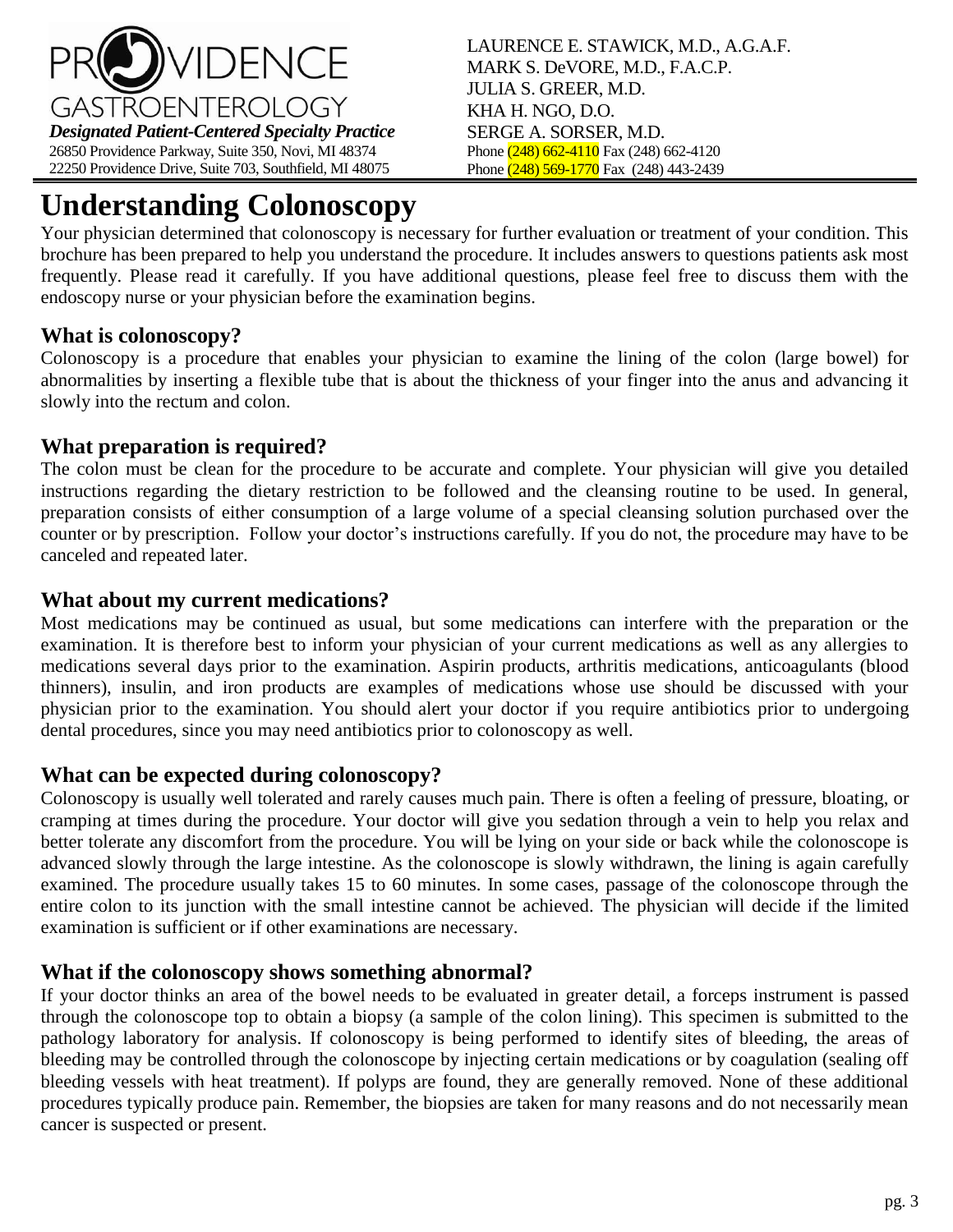

# **What are polyps and why are they removed?**

Polyps are abnormal growths from the lining of the colon which vary in size from a tiny dot to several inches. The majority of polyps are benign (non-cancerous) but the doctor cannot always tell a benign from a malignant (cancerous) polyp by its outer appearance alone. For this reason, removed polyps are sent for tissue analysis. Removal of colon polyps is an important means of preventing colorectal cancer.

## **How are polyps removed?**

Tiny polyps may be totally destroyed by fulguration (burning), but larger polyps are removed by a technique called snare polypectomy. The doctor passes a wire loop (snare) through the colonoscope and severs the attachment of the polyp from the intestinal wall by means of an electrical current. You should feel no pain during the polypectomy. There is a small risk that removing a polyp will cause bleeding or result in a burn through the wall of the colon, which could require emergency surgery.

## **What happens after colonoscopy?**

After colonoscopy, your physician will explain the results to you. If you have been given medications during the procedure, someone must accompany you home from the procedure because of the sedation used during the examination. Even if you feel alert after the procedure, your judgment and reflexes may be impaired by the sedation for the rest of the day, making it unsafe for you to drive or operate any machinery.

You may have some cramping or bloating because of the air introduced into the colon during the examination. This should disappear quickly with passage of flatus (gas). Generally you should be able to eat after leaving the endoscopy, but your doctor may restrict your diet and activities, especially after polypectomy.

### **What are the possible complications of colonoscopy?**

Colonoscopy and polypectomy are generally safe when performed by physicians who have been specially trained and are experienced in these endoscopic procedures.

One possible complication is a perforation or tear through the bowel wall that could require surgery. Bleeding may occur from the site of biopsy or polypectomy. It is usually minor and stops on its own or can be controlled through the colonoscope. Rarely, blood transfusions or surgery may be required. Other potential risks include a reaction to the sedatives used and complications from heart or lung disease. Localized irritation of the vein where the medication was injected may rarely cause a tender lump lasting for several weeks, but this will go away eventually. Applying heat packs or hot moist towels may help relieve discomfort.

Although complications after colonoscopy are uncommon, it is important for you to recognize early signs of any possible complication. Contact your physician who performed the colonoscopy if you notice any of the following symptoms: severe abdominal pain, fever and chills, or rectal bleeding of more than one half cup. Bleeding can occur several days after a polypectomy.

# **To the patient**

Because education is an important part of comprehensive medical care, you have been provided with this information to prepare you for this procedure. If you have any questions about your need for upper endoscopy, alternative tests, the costs of the procedure, methods of billing, or insurance coverage do not hesitate to speak to your doctor or doctor's office staff about it. Most endoscopists are highly trained specialists and welcome your questions regarding their credentials and training. If you have any questions that have not been answered, please discuss them with the endoscopy nurse or your physician before the examination begins.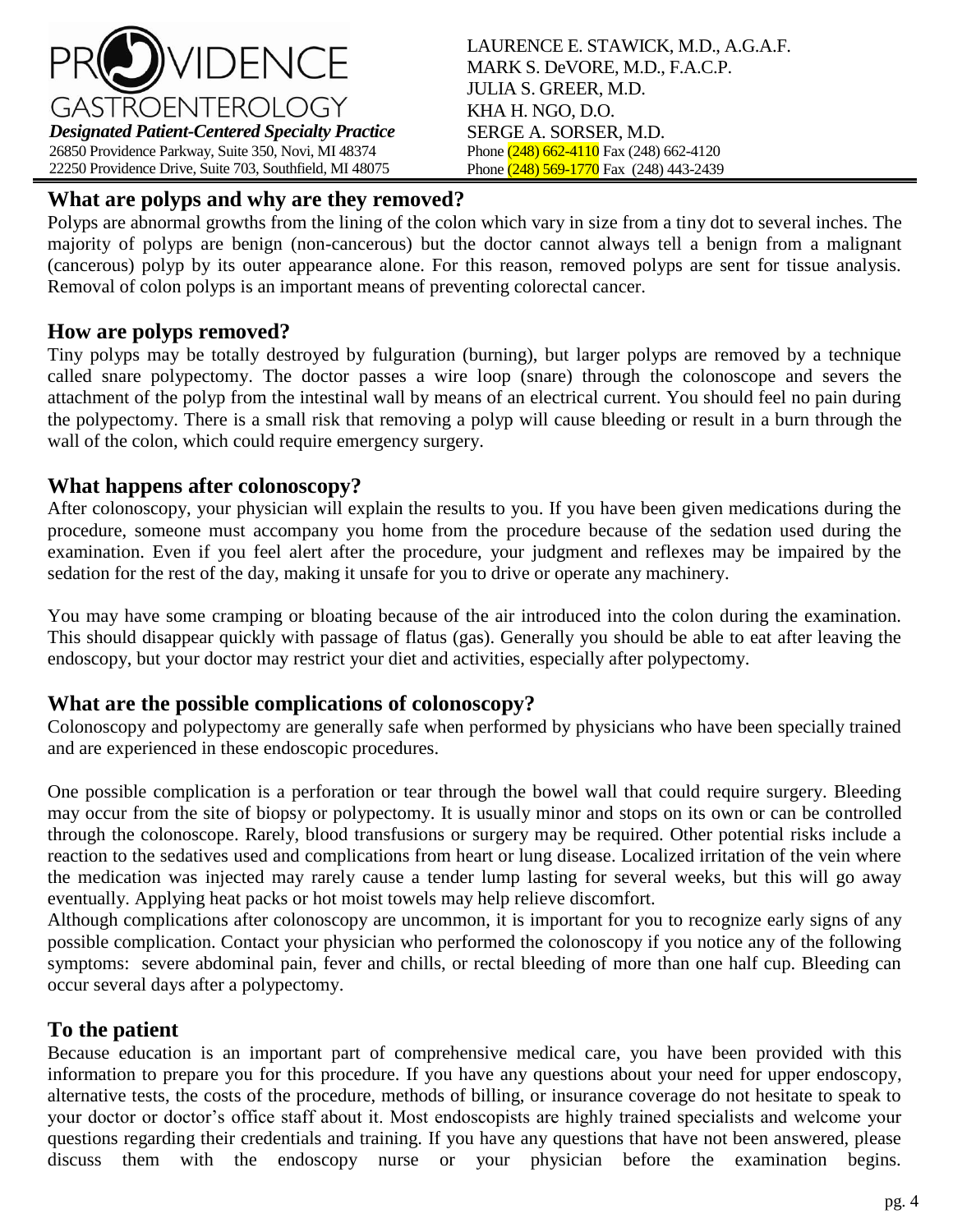Due to the ever changing insurance industry we require an Advance Benefit Notification (ABN) on file prior to your procedure. Please check with your insurance to understand your benefits prior to having a medical procedure.

If you have a **Medicare Policy, please sign** the Advance Beneficiary Notice of Non-coverage (ABN) on **Page 6** and mail or fax it to us.

If you have a **Commercial Insurance** Policy, **please sign** the form on **Page 7** and mail or fax it to us.

- 1) Please check with your insurance to understand your benefits prior to having a medical procedure.
- 2) Please ask your commercial insurance company if you need a prior authorization. If a prior authorization is required, give the office a call and let us know. Medicare does not require an authorization at this time.
- 3) We will call and get your procedure approved.

# **The insurances we have on file for you are listed below.**

|      | Phone #: $\frac{1}{2}$        |  |
|------|-------------------------------|--|
|      |                               |  |
|      | DOB:                          |  |
|      | Secondary Insurance: Phone #: |  |
| ID#: | Group: $\qquad \qquad$        |  |
|      |                               |  |

Please send the signed insurance forms to: **26850 Providence Parkway, Suite 350, Novi, MI 48374,** Fax (248) 662-4120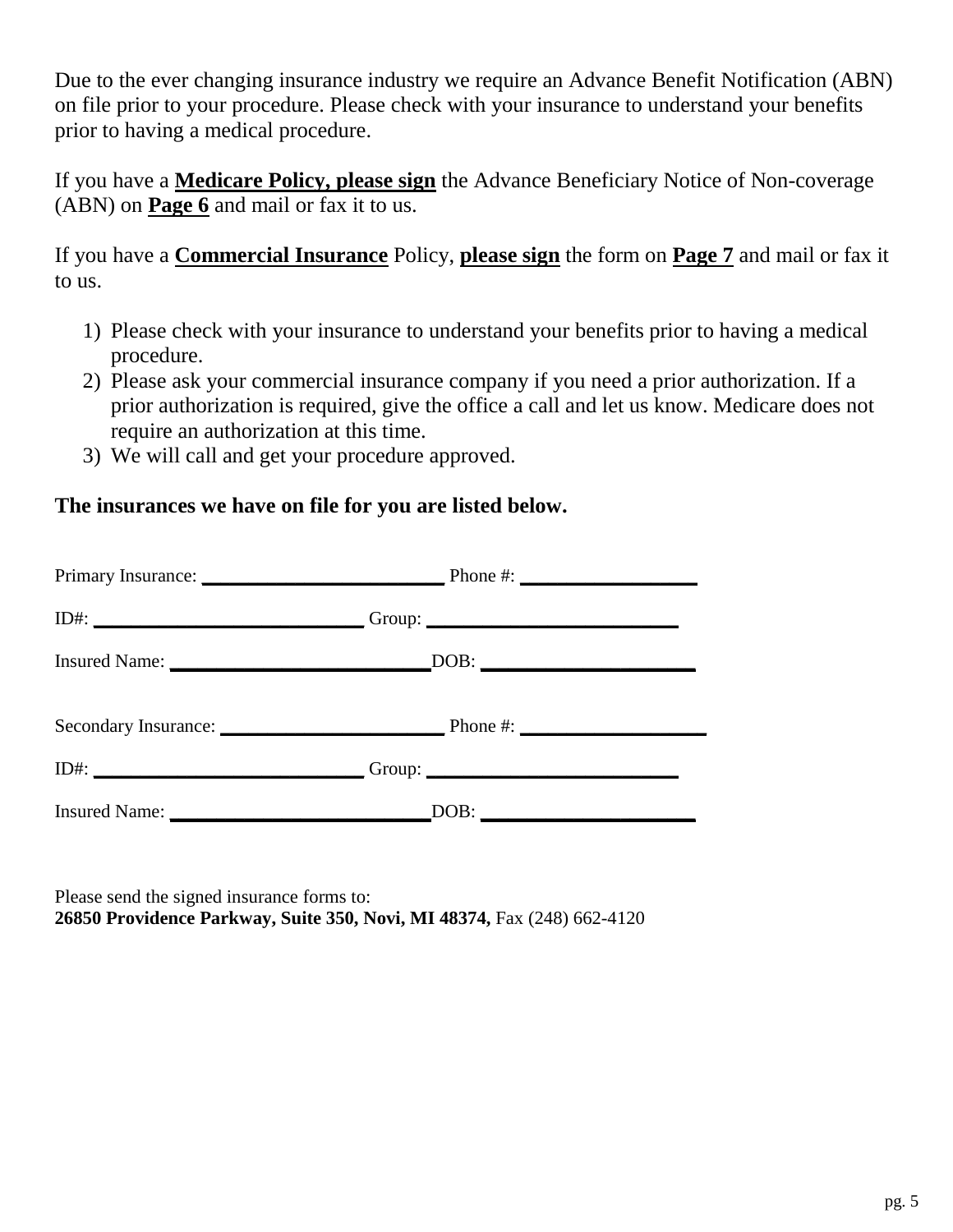| A. Notifier: <mark>I</mark> |  |  |  |  |
|-----------------------------|--|--|--|--|
|                             |  |  |  |  |

- **B.** Patient Name: **and State ID and State ID and State ID and State ID and State ID and State ID and State ID and State ID and State ID and State ID and State ID and State ID and State ID and State ID and State ID and Sta**
- 

# **Advance Beneficiary Notice of Non-coverage (ABN)**

**NOTE:** If Medicare doesn't pay for **D. Colonoscopy** below, you may have to pay.

Medicare does not pay for everything, even some care that you or your health care provider have good reason to think you need. We expect Medicare may not pay for the **D. Colonoscopy** below.

| D.                                         | E. Reason Medicare May Not Pay:                          | <b>F. Estimated Cost</b>      |
|--------------------------------------------|----------------------------------------------------------|-------------------------------|
|                                            |                                                          |                               |
| Colonoscopy                                | Frequency- (Medicare limit- 1 Screening                  | Physician Charges 600.00      |
| YOUR PROCEDURE                             | Colonoscopy every 10 years)                              |                               |
| $\Box$ Routine Screen Colon G0121          | YOUR REASON FOR APPT:                                    | Other charges call Facility   |
| $\Box$ High Risk Screen Colon <b>G0105</b> | $\Box$ Screening for colon cancer <b>Z12.11</b>          | Michigan Endo Centers         |
| $\Box$ Diagnostic Colon 45378              | $\Box$ Personal history of polyps <b>Z86.010</b>         | Novi 248-465-9220             |
|                                            | $\Box$ Personal history of colon G I organs <b>Z80.0</b> | Farmington Hills 248-865-6554 |
|                                            | $\Box$ Change in bowel habits <b>R19.4</b>               |                               |
|                                            |                                                          |                               |

#### **WHAT YOU NEED TO DO NOW:**

- Read this notice, so you can make an informed decision about your care.
- Ask us any questions that you may have after you finish reading.
- Choose an option below about whether to receive the **D. Colonoscopy** listed above.
- **Note:** If you choose Option 1 or 2, we may help you to use any other insurance that you might have, but Medicare cannot require us to do this.

#### **G***.* **OPTIONS: Check only one box. We cannot choose a box for you.**

□ **OPTION 1.** I want the **D. Colonoscopy** listed above. You may ask to be paid now, but I also want Medicare billed for an official decision on payment, which is sent to me on aMedicare Summary Notice (MSN). I understand that if Medicare doesn't pay, I am responsible for payment, but **I can appeal to Medicare** by following the directions on the MSN**.** If Medicare does pay, you will refund any payments I made to you, less co-pays or deductibles.

□ **OPTION 2.** I want the **D. Colonoscopy** listed above, but do not bill Medicare. You may ask to be paid now as I am responsible for payment. **I cannot appeal if Medicare is notbilled**.

□ **OPTION 3.** I don't want the **D. Colonoscopy** listed above. I understand with this choice I am **not**  responsible for payment, and **I cannot appeal to see if Medicare wouldpay.**

#### **H. Additional Information:**

**This notice gives our opinion, not an official Medicare decision.** If you have other questions on this notice or Medicare billing, call **1-800-MEDICARE** (1-800-633-4227/**TTY:** 1-877-486-2048).

Signing below means that you have received and understand this notice. You also receive a copy.

| I. Signature: | J. Date: |
|---------------|----------|
|               |          |

| J. Date: |  |
|----------|--|
|          |  |

#### **CMS does not discriminate in its programs and activities. To request this publication in an alternative format, please call: 1-800-MEDICARE or email: [AltFormatRequest@cms.hhs.gov.](mailto:AltFormatRequest@cms.hhs.gov)**

According to the Paperwork Reduction Act of 1995, no persons are required to respond to a collection of information unless it displays a valid OMB control number. The valid OMB control number for this information collection is 0938-0566. The time required to complete this information collection is estimated to average 7 minutes per response, including the time to review instructions, search existing data resources, gather the data needed, and complete and review the information collection. If you have comments concerning the accuracy of the time estimate or suggestions for improving this form, please write to: CMS, 7500 Security Boulevard, Attn: PRA Reports Clearance Officer, Baltimore, Maryland 21244-1850.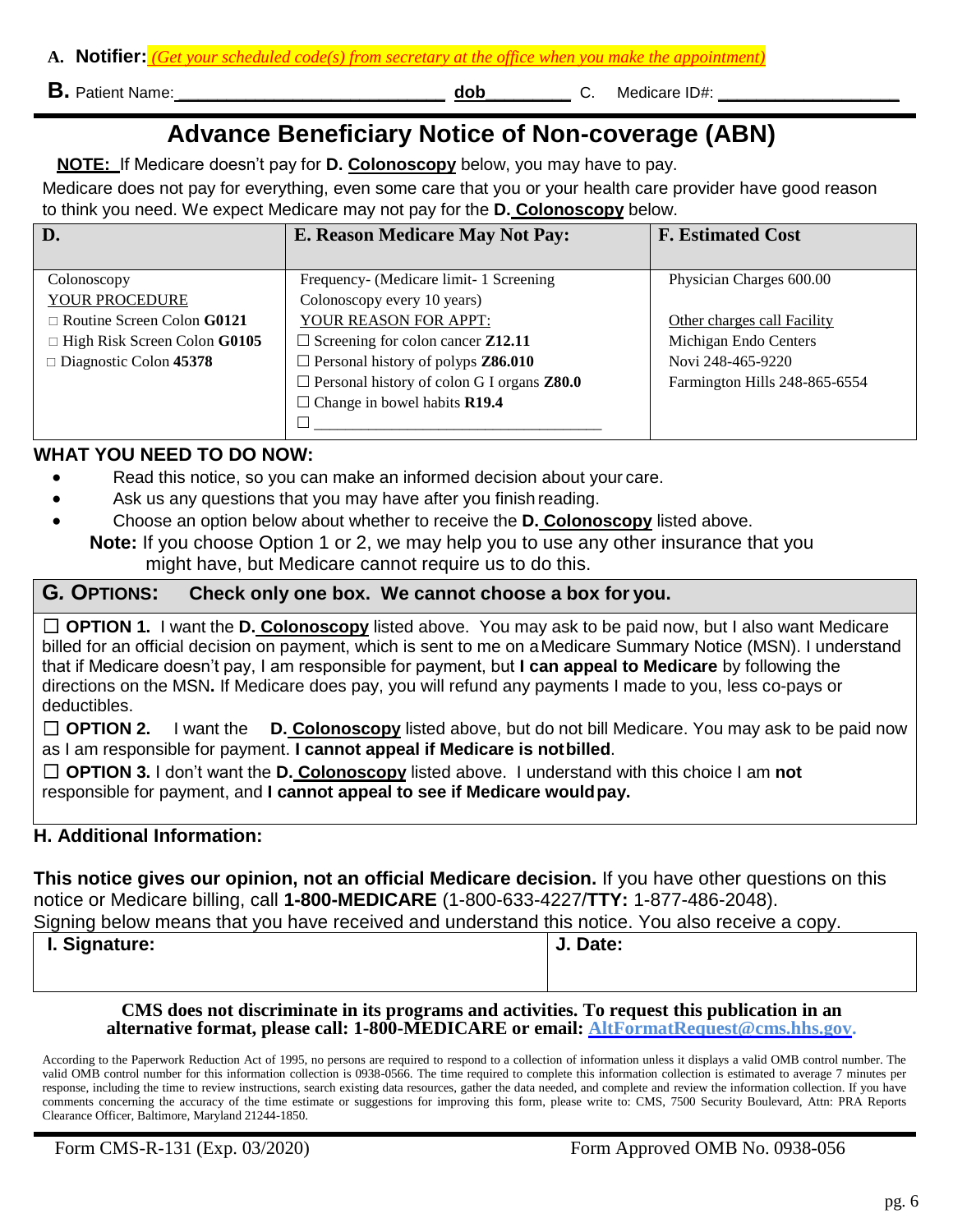# **ABN Commercial Insurance Coverage & Colonoscopy Exams** *Important – Please Read*

After having your colonoscopy exam, your insurance policy is billed. Usually there are 3-5 claims submitted to your insurance: a doctor's fee, a facility fee, an anesthesia fee, a CRNA nurse fee and possibly a lab fee (if polyps or biopsies were taken). Our office is only responsible for the "doctors billing" portion of your procedure. **Physician Charge-COLONOSCOPY approx. \$ 600.00 (NOTE: Insurance companies have a contracted discounted price)**

Biller for Stawick, Greer, Ngo and Sorser number is 248-662-4116. Biller for Dr. DeVore number is 586-751-6034.

If you have questions in regards to facility bills, anesthesia bills, or lab bills, you must contact those billing departments' separately. **Facilities has their own fees, the following locations may be able to help you.**

It is always wise to check your insurance benefits, co pays, & deductibles prior to your colonoscopy exam. Because of the extremely large volume of patients we see, it is impossible for our office to check your policy. We ask that you take on the responsibility of checking your own health insurance contract. **It is important to know that YOU are responsible to understand the terms of your own policy, not the doctor.**

To ask questions regarding your insurance policy there's usually customer service phone numbers on your card for you to contact a representative.

If you've been referred to our doctors for a routine/screening colonoscopy, it is important to know that some insurance policies will **not** cover routine colonoscopy for screening purposes. Again, you must check your insurance benefits to find out if screening colonoscopy are covered under your policy. Patients who have screening examinations have no signs or symptoms, and have a set benefit from their insurance company.

If a polyp is found & removed during the exam, again your insurance will be billed as a medical colonoscopy and not a screening exam **(even though you were initially referred for a routine/screening colonoscopy)**. This may also mean that you will be obligated to pay for any co pays deductibles' associated with your policy.

We would like you to know that our  $#1$  priority is to save lives  $\&$  to help prevent and treat colorectal diseases. Please understand that we do not write your insurance policy, nor do we have control over what your insurance pays for or doesn't pay for. We merely perform the exam and bill your insurance policy; THAT IS IT! We are here to help you if you do have insurance issues, but again if you have questions or problems talk to an insurance representative first.

#### **Here are some helpful questions to ask you insurance representative prior to your exam.**

1. I have no medical symptoms, am I covered for a routine or screening colonoscopy?

2. What happens if I am scheduled for a routine colonoscopy but polyps are found and removed during the exam? Will I have to pay a co pay or deductible?

3. What are the maximum payments my policy will allow for a colonoscopy exam?

4. What are my annual co pays and or deductibles'? Have they been met? Is the doctor I'm scheduled with in my network?

5. Does my insurance require a prior authorization?

\_\_\_\_\_\_\_\_\_\_\_\_\_\_\_\_\_\_\_\_\_\_\_\_\_\_\_\_\_\_\_\_\_\_\_\_

**Procedure Code:** *(Get your scheduled code(s) from secretary at the office when you make the appointment)*

Routine Screening Colonoscopy **G0121** High Risk Screening Colonoscopy **G0105** Diagnostic Colonoscopy **45378** 

**Diagnosis Code(s) for the appointment:**  $\Box$  Screening for colon cancer **Z12.11**,  $\Box$  Personal history of polyps **Z86.010**,  $\Box$ Personal history of colon G I organs **Z80.0**,  $\Box$  Change in bowel habits **R19.4**,  $\Box$  Other

I acknowledge that I have read the above statement and will be responsible for my deductible, co-pay, and out-of pocket expenses in the event that my insurance company does not cover my scheduled colonoscopy.

*Please sign, date and return to our office by mail or fax, form must be in file prior to procedure.* 26850 Providence Parkway, Suite 350, Novi, MI 48374, Fax (248) 662-4120

Name: Date of birth:

Patient's Signature: Date and the Date of the Signature: Date of the Date of the Date of the Date of the Date of the Date of the Date of the Date of the Date of the Date of the Date of the Date of the Date of the Date of t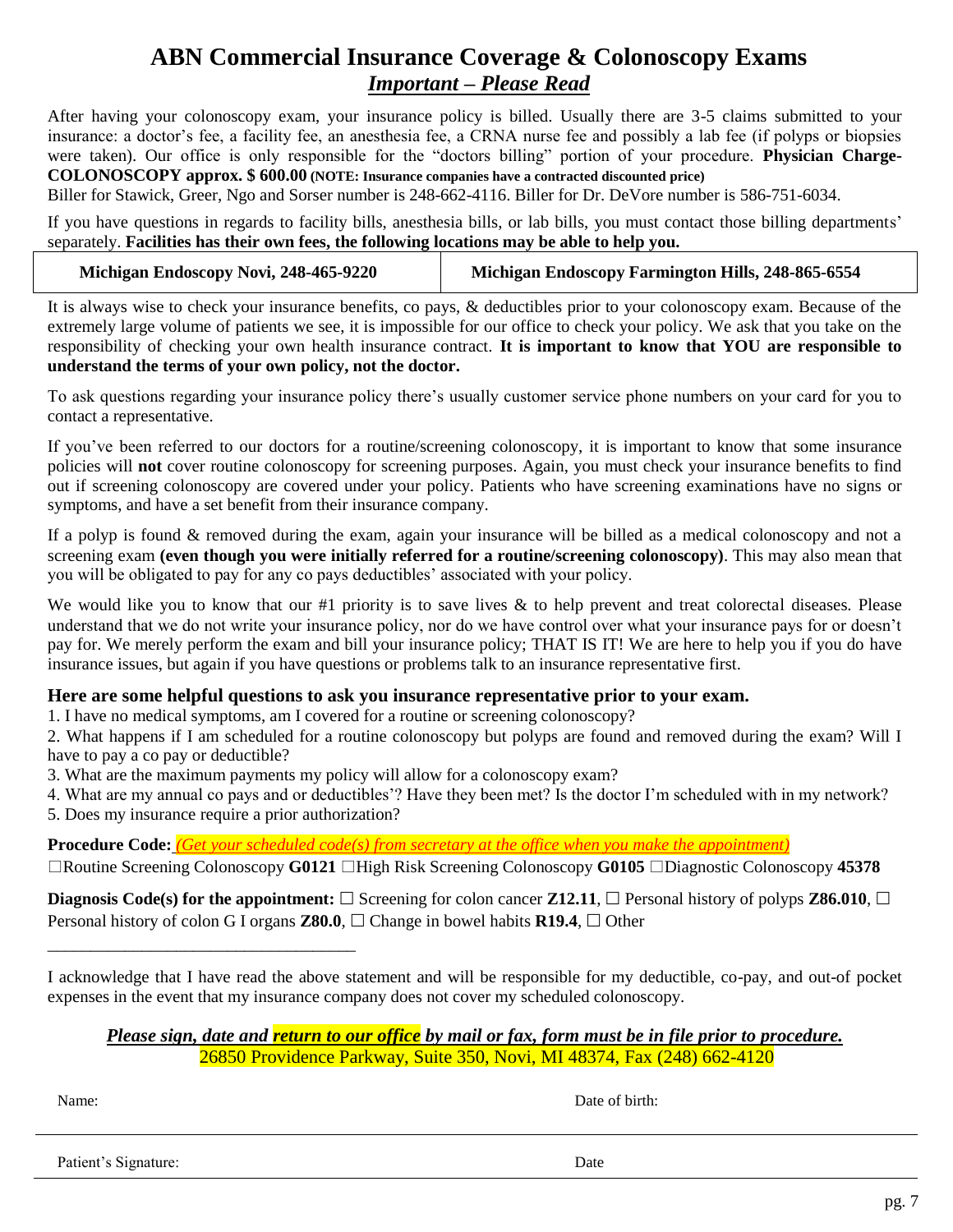# **For Michigan Endoscopy Center Patients**

[30055 Northwestern Highway, Suite L-60](https://www.google.com/maps/place/30055+Northwestern+Hwy,+Farmington+Hills,+MI+48334/@42.5061349,-83.3227873,17z/data=!4m5!3m4!1s0x8824b75b9d9ff44f:0x232be808349363b6!8m2!3d42.5059837!4d-83.3211673) Farmington Hills, MI 48334 Phone: 248-865-6555 Fax: 248-865-6554

[47601 Grand River Ave, Suite D110](https://www.google.com/maps/place/47601+Grand+River+Ave,+Novi,+MI+48374/@42.4875065,-83.5206426,17z/data=!3m1!4b1!4m5!3m4!1s0x8824a8d8593d0cd9:0x709fe4dda7b72773!8m2!3d42.4875026!4d-83.5184539) Novi, MI 48374 Phone: 248-465-9220 Fax: 248-347-1915

# *Extra Patient INFORMATION*



# *How to find MEC in Farmington*

Michigan Endoscopy Center is located in the Providence Medical Center at the Southwest corner of Northwestern Hwy and Inkster Roads between 12 and 13 Mile Roads.

**From the North** - Telegraph Road south to 13 Mile Road. Turn west on 13 Mile to Inkster Road. Turn south onto Inkster Road and travel past Northwestern Highway and turn west (right) into the first driveway south of Northwestern Highway.

**From the South** - Telegraph Road north to 12 Mile Road. Turn west onto 12 Mile Road to Inkster Road. Turn north onto Inkster Road and travel approximately 1/2 mile and turn west (left) into the parking lot entrance located on Inkster Road just south of Northwestern Highway. **From the East** - Take I-696 to Telegraph Road north to 12 Mile Road. Turn west onto 12 Mile Road to Inkster Road. Turn north onto Inkster Road and travel approximately 1/2 mile and turn west (left) into the parking lot just south of Northwestern Highway.

**From the West** - Take I-696 to Orchard Lake Road. Turn north onto Orchard Lake Road to 12 Mile Road. Turn east onto 12 Mile Road and take that to Inkster Road. Turn north onto Inkster Road and travel approximately 1/2 mile and turn west (left) into the parking lot entrance located on Inkster Road just south of Northwestern Highway.

Once parked, go to the West Entrance. Go through the double glass doors to the West Elevator. Take the elevator to the "LL" level. As you exit the elevator, go to the right. Follow the signs to L-60. Make a right at the first corridor. The Center is located on the right side.

# *How to find MEC in Novi*

**From the North**- take Beck Road south to Grand River. Take a right on Grand River to the first light. Turn left into Providence Complex. Turn left at Stop sign. Go to main entrance of Outpatient Building.

**From the I-96-** take exit 160, go south on Beck Rd to Grand River, west on Grand River to main light, south at light. Turn left at Stop sign. Go to main entrance of Outpatient Building.

**From the East and West**- take Grand River Ave. towards Novi. The hospital complex is at the corner of Grand River and Beck. Turn into Providence Complex from the main light, across from Home Depot/Kroger. Turn left at Stop sign. Go to main entrance of Outpatient Building. **Outpatient Building** door has a **pyramid canopy** with a **statue of two nuns** in front and is the building facing Grand River Ave.

*For maps and directions go to Michigan Endoscopy Center Website or type address into Google Maps. http://www.endoctr.com/map-and-directions.html*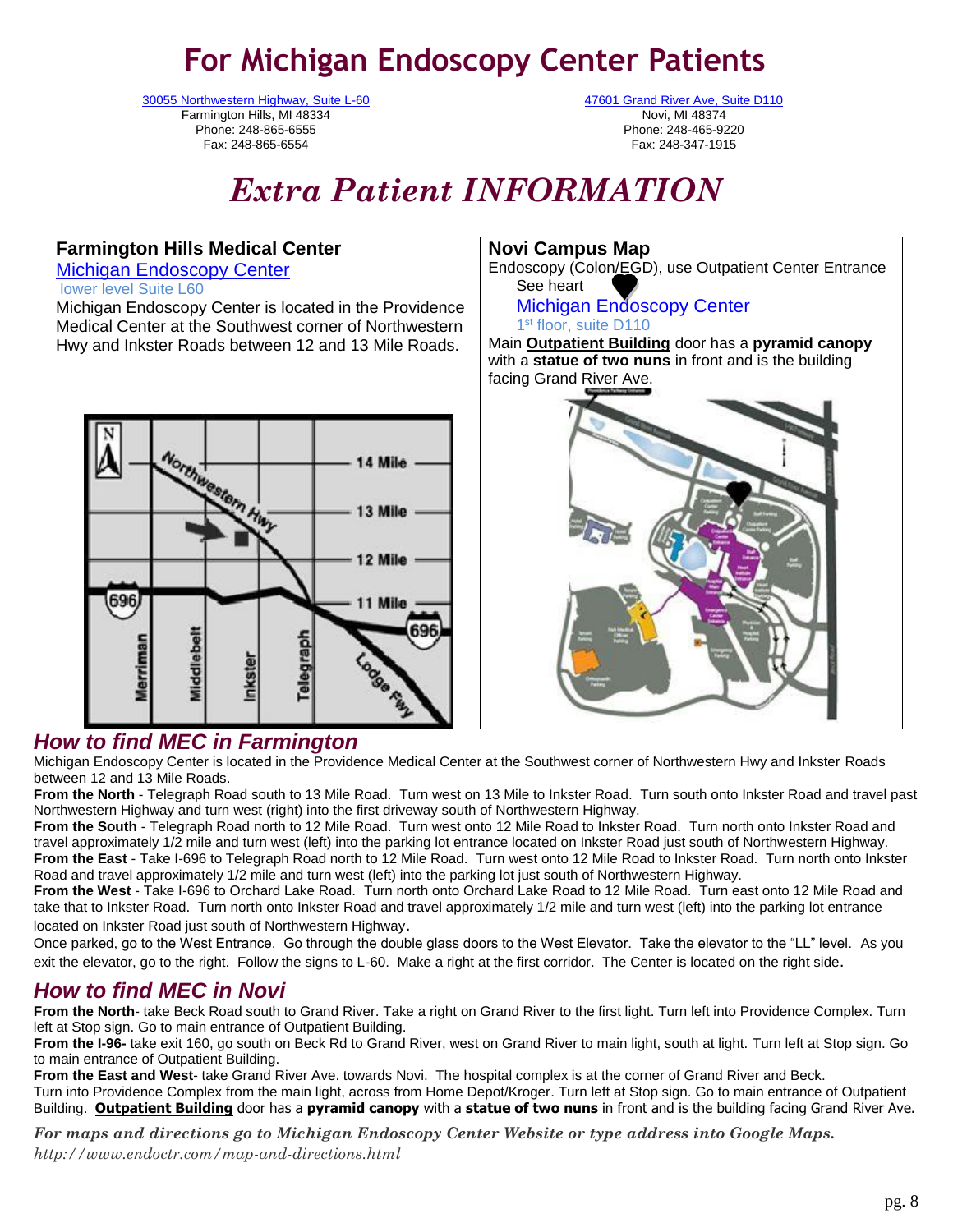# **Welcome**

Michigan Endoscopy Center is pleased to welcome you as a patient at our facility. We are a non-hospital based outpatient center dedicated to providing the highest quality endoscopic services in a comfortable atmosphere.

Our staff wants to make your visit as pleasant as possible. The center is a place where patients receive quality care and then return to the comfort of their homes the very same day. Respect for your individual needs is a concern of ours and by completing the questionnaire given to you at the end of your stay, you will give us valuable feedback regarding your experience.

You will find the atmosphere at Michigan Endoscopy Center more personalized than a traditional hospital environment. In this reassuring setting, you will receive individual attention from a caring and highly skilled staff of doctors and nurses.

The following physicians own and/or practice at Michigan Endoscopy Center:

| Sami Akkary, MD   | Phillip Goldmeier, MD | Luis Maas, MD      | Serge Sorser, MD     |
|-------------------|-----------------------|--------------------|----------------------|
| David Benkoff, MD | Julia Greer, MD       | Kha Ngo, DO        | Laurence Stawick, MD |
| Alan Cutler, MD   | Randall Jacobs, MD    | Ralph Pearlman, MD | Bradley Warren, DO   |
| Mark DeVore, MD   | Jean Jaffke, MD       | Michael Piper, MD  | Edward Yousif, MD    |
| Janice Fields, MD | Jay Levinson, MD      |                    |                      |

#### **Patient Rights Notification**

Each patient at the Center will be notified of his/her patient rights verbally and in writing in advance of their surgery. A posted notice will also be made available in the waiting room. Patient rights include, but are not limited to:

Treated with respect, consideration and dignity.

Exercise these rights without regard to gender, race, and cultural, economic, educational or religious background and without fear of discrimination or reprisal.

To receive care in a safe setting that is free of physical or psychological threats.

Access communication aids. (Interpreters, etc.)

Expect that any architectural barriers identified will be addressed when feasible.

Be free of restraint except when indicated to protect the patient or others from injury.

Have his/her questions, concerns or complaints addressed in good faith.

Expect continuity of care. The patient will not be discharged or transferred without prior notice, except in the case of a medical emergency.

Provisions for after-hour and emergency care**.**

Access necessary surgical and/or procedural interventions that are medically indicated.

Obtain any information patient needs to give.

Give informed consent before any treatment or procedure.

Be provided, to the degree known, complete & timely information concerning their diagnosis, evaluation,

treatment & prognosis. When it is medically inadvisable to give such information to a patient, the information is provided to a person designated by the patient or legally authorized person.

Make choices and decisions regarding his/her medical care to the extent permitted by law-this includes the right to refuse treatment.

Have his/her disclosures and records treated confidentially, and given the opportunity to approve or refuse its release, except when release is required by law.

Receive, on request, a copy of his/her medical record.

Know the services available at the Center.

Know the facility fees for services.

Request an itemized statement of all services provided to them through the facility, along with the right to be informed of the payment methodology utilized. At his/her own expense, to consult with another physician or specialist if other qualified physicians are requested and available.

Be informed of patient conduct & responsibilities rules.

Refuse to participate in experimental research.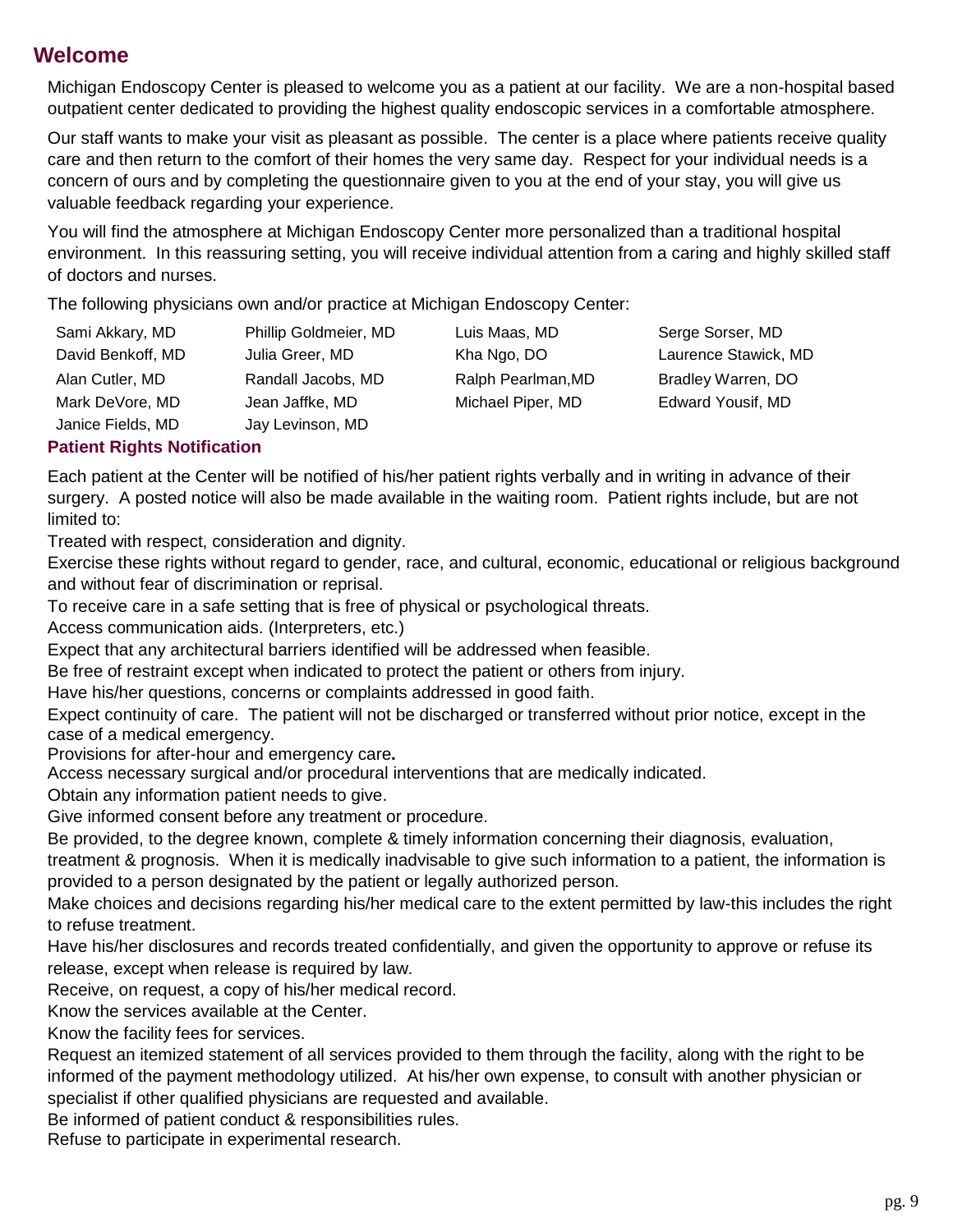Know the identity, professional status, institutional affiliation and credentials of health care professionals' providing their care, and be assured that these individuals have been appropriately credentialed. Be informed of their right to change their provider if other qualified providers are available. Be provided with appropriate information regarding absence of malpractice insurance coverage. Be provided appropriate privacy and confidentiality concerning their medical care.

#### **Patient Responsibilities**

The care a patient receives depends partially on the patient. Therefore, in addition to these rights, a patient has certain responsibilities that are presented to the patient in the spirit of mutual trust and respect. Patient responsibilities include:

Provide complete and accurate information to the best of his/her ability about his/her health, medications, including dietary supplements and any allergies or sensitivities.

Make it known whether he/she clearly comprehends the course of his/her medical treatment and what is expected of him/her.

Follow the treatment plan prescribed by his/her physician.

Keep appointments and notify Center or physician when unable to do so.

Provide a responsible adult to transport him/her home from the facility.

To be respectful of all the health care providers and staff, as well as other patients and escort(s).

Adhering to Center rules for his/her protection and the protection of others.

Financial obligation for payment of services.

Inform the Center about any living will, medical power of attorney, or other directive.

#### **Advance Directive**

In accordance with Michigan law, this Center must inform you that we are not required to honor and do not honor DNR directives. A healthcare power of attorney will be honored.

If a patient should provide his/her advance directive a copy will be placed on the patient's medical record and transferred with the patient should a hospital transfer be ordered by his/her physician.

At all times the patient or his/her representative will be able to obtain any information they need to give informed consent before any treatment or procedure.

In order to assure that the community is served at this facility, information concerning advanced directive is available at the Center. If you do not agree with the Center's policy, and upon your request, we will assist you in rescheduling your procedure.

#### **Patient Grievances**

The patient and family are encouraged to help the facility improve its understanding of the patient's environment by providing feedback, suggestions, comments and/or complaints regarding the service needs and expectations.

A complaint or grievance should be registered by contacting the Center and/or a patient advocate at the Michigan Department of Health and/or Medicare. The Center will respond in writing with notice of how the grievance/complaint has been addressed:

The Michigan Endoscopy Center 30055 Northwestern Highway, Suite L60 Farmington Hills, MI 48334 Attention: Brien Fausone, Administrator (248) 865-6555 bfausone@endoctr.com

Michigan Department of Health Bureau of Health Profession Health Regulatory Division P.O. Box 30670 Lansing, MI 30670 (517) 373-9196 www.michigan.gov/healthlicense

Medicare Beneficiary Ombudsman 1-800-MEDICARE (1-800-633-4227) www.medicare.gov/ombudsman.asp

*The following 2 pages are pre-registration for the surgery center –* Please fill out and take with you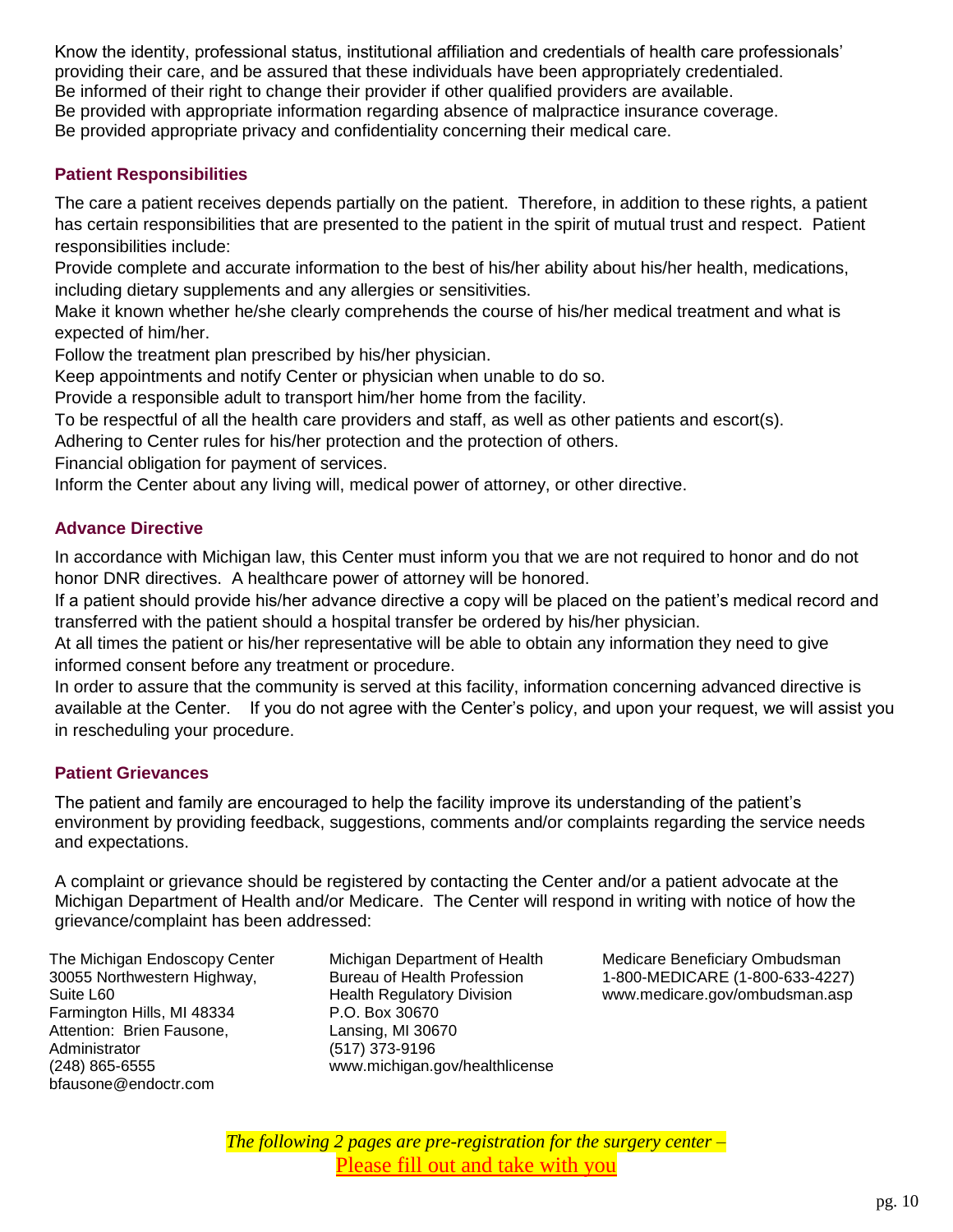| Michigan Endoscopy Center at Providence Park PATIENT QUESTIONNAIRE                                                                                                                                                                                                                                                                                                                                                                                                                                                                                                                                                | FOR OFFICE USE ONLY                                                                                                                                                                                                                                                                                                                |
|-------------------------------------------------------------------------------------------------------------------------------------------------------------------------------------------------------------------------------------------------------------------------------------------------------------------------------------------------------------------------------------------------------------------------------------------------------------------------------------------------------------------------------------------------------------------------------------------------------------------|------------------------------------------------------------------------------------------------------------------------------------------------------------------------------------------------------------------------------------------------------------------------------------------------------------------------------------|
| IE C<br>30055 Northwestern Hwy. • Suite L-60 •Farmington Hills, MI 48334 •Tel. 248-865-6555 • Fax 248-865-6554<br>47601 Grand River Ave. • Suite D-110 .Novi, MI 48374 .Tel. 248-465-9220 . Fax 248-347-1915                                                                                                                                                                                                                                                                                                                                                                                                      |                                                                                                                                                                                                                                                                                                                                    |
| <b>Scheduled Exam?</b><br><b>EGD</b><br>EGD/Dilation <u>Laster</u> Small Bowel Enteroscopy<br>Colonoscopy                                                                                                                                                                                                                                                                                                                                                                                                                                                                                                         | <b>Other COLLEGE</b>                                                                                                                                                                                                                                                                                                               |
| <b>Have you ever had an Endoscopy</b> ? $\Box$ Yes If yes, When: $\Box$ Where: $\Box$ Physician Performed: $\Box$ Physician Performed:<br>N <sub>0</sub>                                                                                                                                                                                                                                                                                                                                                                                                                                                          |                                                                                                                                                                                                                                                                                                                                    |
| Escort Phone Number:<br><b>Escort Name:</b><br>May your escort(s) be at your bedside when the physician speaks with you post-op? $\Box$ Yes $\Box$<br>N <sub>o</sub>                                                                                                                                                                                                                                                                                                                                                                                                                                              |                                                                                                                                                                                                                                                                                                                                    |
| May we call you after the procedure for follow-up?<br>N <sub>o</sub>                                                                                                                                                                                                                                                                                                                                                                                                                                                                                                                                              | Yes<br>N <sub>o</sub>                                                                                                                                                                                                                                                                                                              |
| Yes<br>Have you had anything to eat or drink since midnight last night?<br>No                                                                                                                                                                                                                                                                                                                                                                                                                                                                                                                                     |                                                                                                                                                                                                                                                                                                                                    |
| Do you have any of the following items with you? If yes, check all that apply:<br>Partial<br>Dentures<br>Lower<br>Glasses<br>Hearing Aid (R)<br>Hearing Aid (L)<br>Wheelchair<br>Walker<br><b>CPAP</b><br>Other                                                                                                                                                                                                                                                                                                                                                                                                   | Upper<br><b>Contact Lenses</b><br>Cane<br>$\Box$ Oxygen                                                                                                                                                                                                                                                                            |
|                                                                                                                                                                                                                                                                                                                                                                                                                                                                                                                                                                                                                   |                                                                                                                                                                                                                                                                                                                                    |
| <b>MEDICATIONS</b><br>No Known Allergies<br><b>ALLERGIES:</b><br>(Include prescriptions over-the-counter, vitamins, & herbal medications)<br><b>Reaction</b><br><b>Substance</b><br><b>Medication</b><br><b>Dosage</b>                                                                                                                                                                                                                                                                                                                                                                                            | No Medications<br><b>Last Date Taken</b>                                                                                                                                                                                                                                                                                           |
| Do you have an allergy to:<br><b>Reaction</b><br>Do you take any:<br><b>Dosage</b><br>Yes<br>$\,$ No $\_$<br><b>Aspirin</b><br>Yes<br>No $\qquad$<br>Latex<br>$\,$ No $\_$<br>Yes<br><b>Anti-Inflammatory</b><br>No<br>Yes<br>Soy<br><b>Blood Thinners</b><br>Yes<br>$\,$ No $\_$<br>Yes<br>No<br><u> 1980 - Jan Barat, martin d</u><br>Eggs<br>Yes<br>No service that the service of the service of the service of the service of the series of the series of the series of the series of the series of the series of the series of the series of the series of the series of the se<br><b>Herbal Medication</b> | <b>Last Date Taken</b>                                                                                                                                                                                                                                                                                                             |
| Yes<br>N <sub>o</sub><br>Have you had or do you still have Heart/Vascular problems?<br>High blood pressure<br>Heart Attack less than 3 months ago<br>Congestive Heart Failure<br>Chest Pain<br>Defibrillator<br>Abnormal Rhythm<br>Stress Test in past 5 years<br>High cholesterol<br>Non-cardiac chest pain<br>Mitral Valve Prolapse                                                                                                                                                                                                                                                                             | <b>Valve Disease</b><br>Pacemaker<br><b>Heart Murmur</b><br>Peripheral vascular/coronary disease<br>Other experiences and the state of the state of the state of the state of the state of the state of the state of the state of the state of the state of the state of the state of the state of the state of the state of the s |
| Yes<br>N <sub>o</sub><br>Do you have difficulty breathing or lung problems?<br>Chronic Obstructive Pulmonary Disease<br>Asthma<br>Emphysema<br>Sleep Apnea<br>Dyspnea<br>Other contracts and the contract of the contract of the contract of the contract of the contract of the contract of the contract of the contract of the contract of the contract of the contract of the contract of the contra                                                                                                                                                                                                           |                                                                                                                                                                                                                                                                                                                                    |